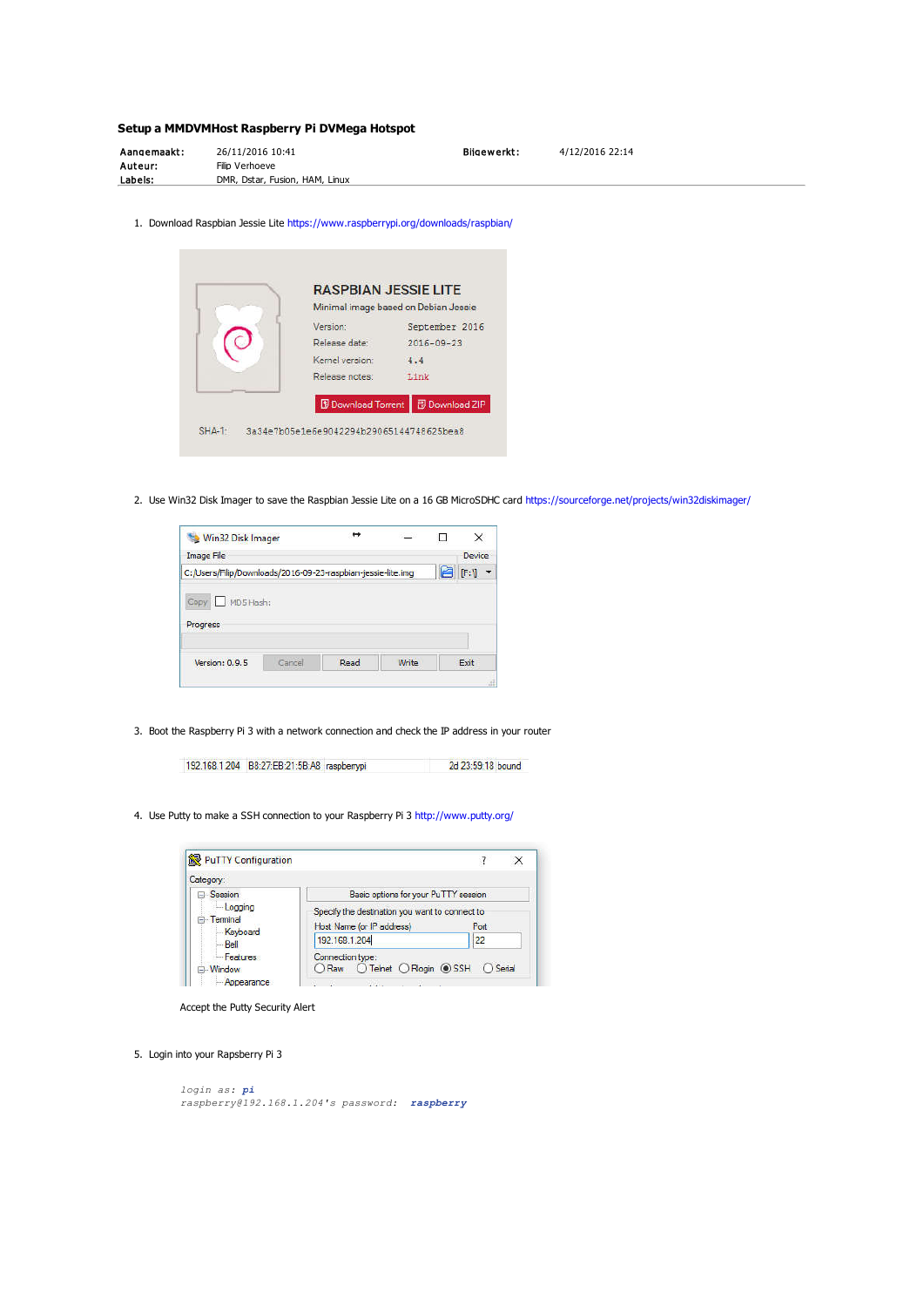

6. Expand your MicroSDHC filesystem to 16GB

*# sudo raspi-config*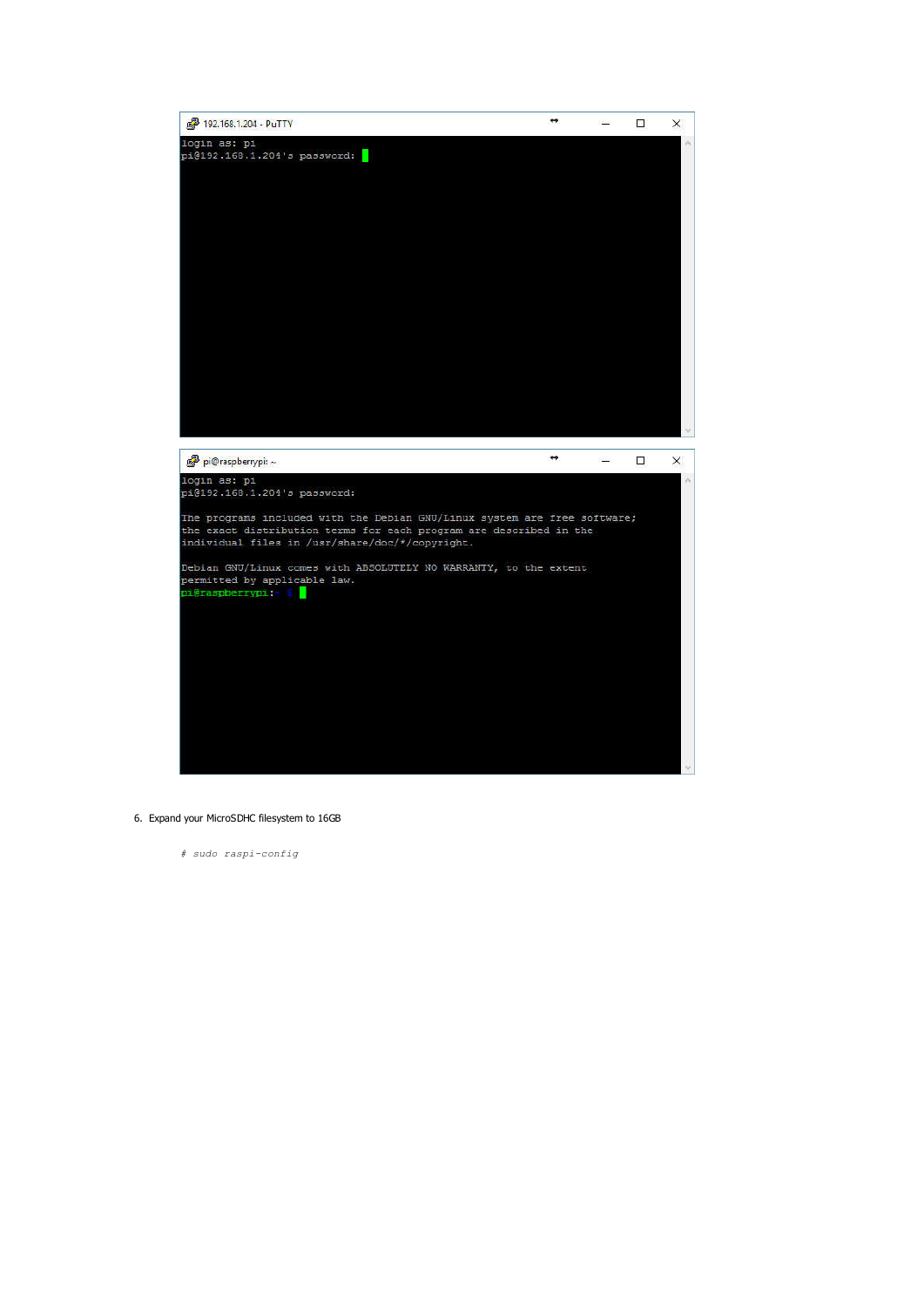

and reboot



7. Update your Raspberry Pi 3 to the latest Raspbian Jessie Lite version

*# sudo apt-get update && sudo apt-get upgrade*

## 8. Setup Wireless networking

*}*

```
Check the available ESSID's
# sudo iwlist wlan0 scan
```

```
Edit wpa_supplicant.conf --> add your wireless network
# sudo nano /etc/wpa_supplicant/wpa_supplicant.conf
     country=BE
    ctrl_interface=DIR=/var/run/wpa_supplicant GROUP=netdev
    update_config=1
     network={
     ssid="Fill in your SSID"
     psk="Fill in your password"
```
9. Improve color scheme / readability of the 'ls' command in Putty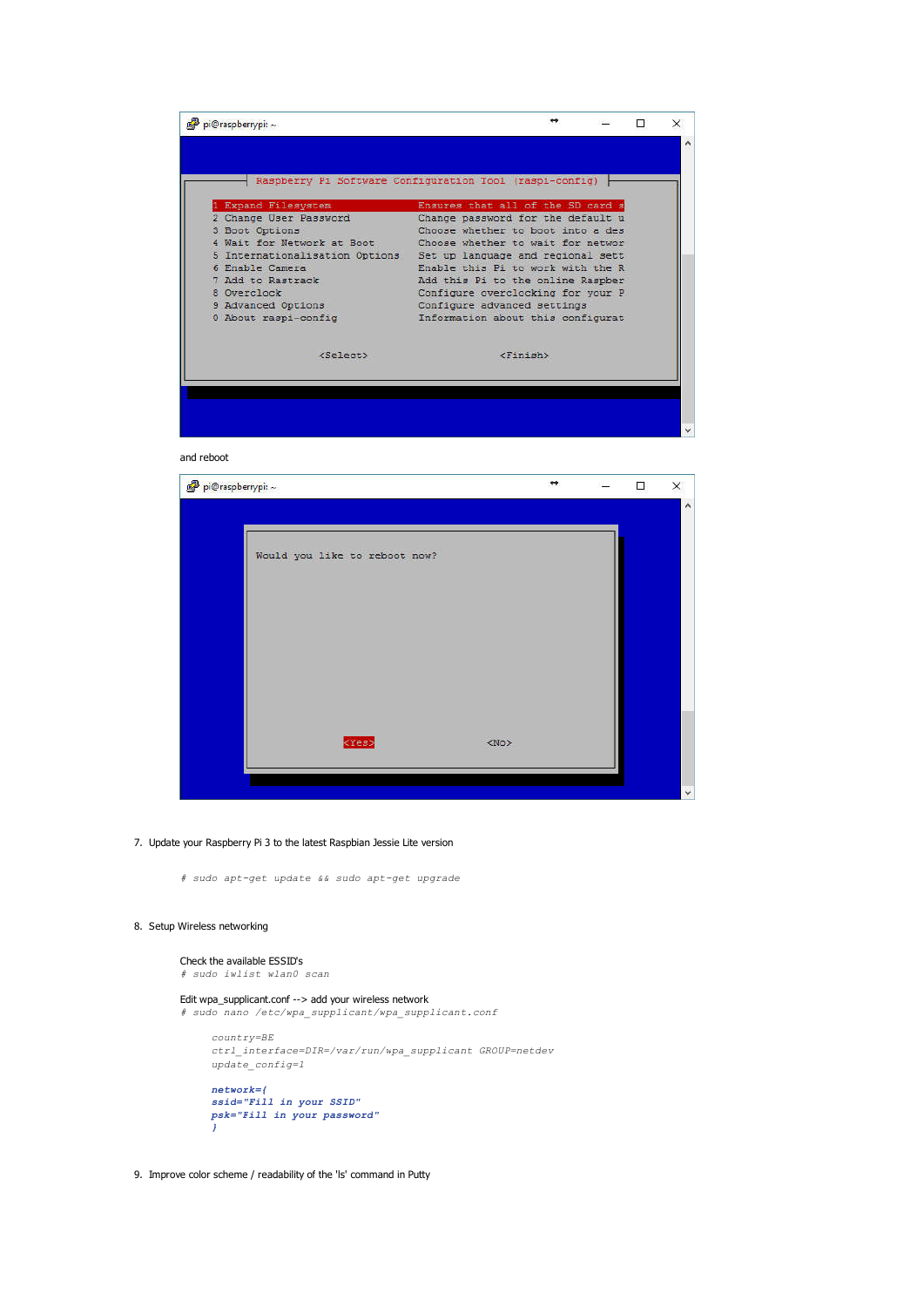```
# ls /home/
# dircolors --print-database > ~/.dircolors
# grep DIR .dircolors
```
#### Edit the dircolors file

```
# nano .dircolors
```
#### Change DIR 01;34 # directory into DIR 01;33 # directory

```
# grep DIR .dircolors
# eval `dircolors ~/.dircolors`
```
#### 10. Improve color scheme / readability of the command prompt

# Edit the bashrc file

*# nano .bashrc*

## Change following rows

```
if [ "$color prompt" = yes ]; then
    PS1='${debian_chroot:+($debian_chroot)}\[\033[01;32m\]\u@\h\[\033[00m\]:\[\033[01;34m\]\w
\$\[\033[00m\] '
else
   PS1='${debian_chroot:+($debian_chroot)}\u@\h:\w\$ '
f_i
```

```
into these rows
if [ "$color_prompt" = yes ]; then
         # PS1='${debian_chroot:+($debian_chroot)}\[\033[01;32m\]\u@\h\[\033[00m\]:\[\033[01;34m\]\w
    \$\[\033[00m\] '
         PS1='${debian_chroot:+($debian_chroot)}\! \[\033[01;32m\][\u@\h] \[\033[01;36m\]\w \$ \
     [\033[00m\]'
    else
        PS1='${debian_chroot:+($debian_chroot)}\u@\h:\w\$ '
    fi
```
Reload the bashrc file *# source ~/.bashrc*

#### 11. Install MMDVMHost

# Install git software

*# sudo apt-get install git screen*

## Download MMDVMHost & MMDVMCal

- *# cd /opt # sudo git clone https://github.com/g4klx/MMDVMHost.git*
- *# sudo git clone https://github.com/g4klx/MMDVMCal.git*

## Compile MMDVMHost & MMDVMCal

- *# cd /opt/MMDVMHost*
- *# sudo make*
- *# cd /opt/MMDVMCal*
- *# sudo make*

# Create log directory for the MMDVMHost log files

*# sudo mkdir /var/log/MMDVM*

## 12. Configure MMDVMHost

```
# cd /opt/MMDVMHost
# sudo nano MMDVM.ini
     [General]
     Callsign=fill in your callsign
     Timeout=180
    Duplex=0
     # ModeHang=10
     # RFModeHang=10
                     RFModeHang=30 #(minimum 30sec required for Fusion)
     NetModeHang=3
     Display=Nextion #(in case Nextion display is used)
     #Display=None
    Daemon=0
     [Info]
```
*RXFrequency=433650000*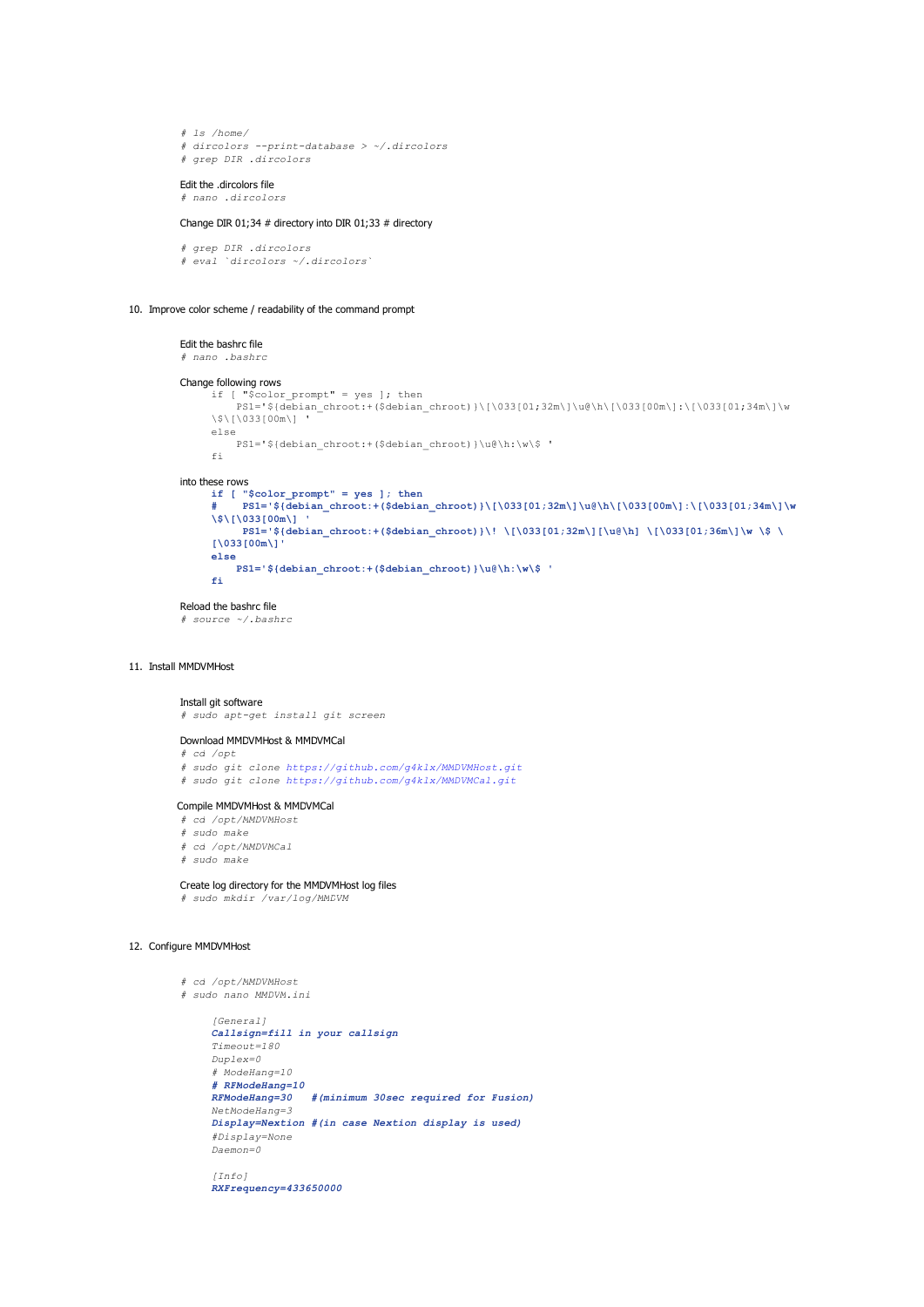#### *TXFrequency=433650000 Power=1 Latitude=50.858935 Longitude=3.431811 Height=15 Location=Describe your location Description=Multi-Mode Repeater URL=fill in your website (f.i. https://www.qrz.com/db/callsign*

*[Log] # Logging levels, 0=No logging DisplayLevel=2 FileLevel=2 FilePath=/var/log/MMDVM FileRoot=MMDVM*

*[CW Id] Enable=1 Time=10*

*[DMR Id Lookup] File=DMRIds.dat Time=24*

#### *[Modem] Port=/dev/ttyAMA0*

*# Port=/dev/ttyACM0 # Port=\\.\COM3 TXInvert=1 RXInvert=0 PTTInvert=0 TXDelay=100 DMRDelay=0 RXLevel=50 TXLevel=50 # CWIdTXLevel=50 # D-StarTXLevel=50 # DMRTXLevel=50 # YSFTXLevel=50 # P25TXLevel=50 OscOffset=0 RSSIMultiplier=1 RSSIOffset=10 Debug=0*

# *[UMP]*

*Enable=0 # Port=\\.\COM4 Port=/dev/ttyACM1*

# *[D-Star] Enable=1*

*Module=B SelfOnly=0*

*[DMR] Enable=1 Beacons=1 Id=fill in your DMR ID XXXXXX ColorCode=1 SelfOnly=0 # Prefixes=234,235 CallHang=3 TXHang=4 #Blacklist= #DstIdBlackListSlot1RF= #DstIdBlackListSlot2RF= #DstIdWhiteListSlot1RF= #DstIdWhiteListSlot2RF= #DstIdBlackListSlot1NET= #DstIdBlackListSlot2NET= #DstIdWhiteListSlot1NET= #DstIdWhiteListSlot2NET= TGRewriteSlot1=0 TGRewriteSlot2=0 BMAutoRewrite=0 BMRewriteReflectorVoicePrompts=0 DirectDial=0 TargetTG=9 #RewriteMapSlot1= #RewritemapSlot2=*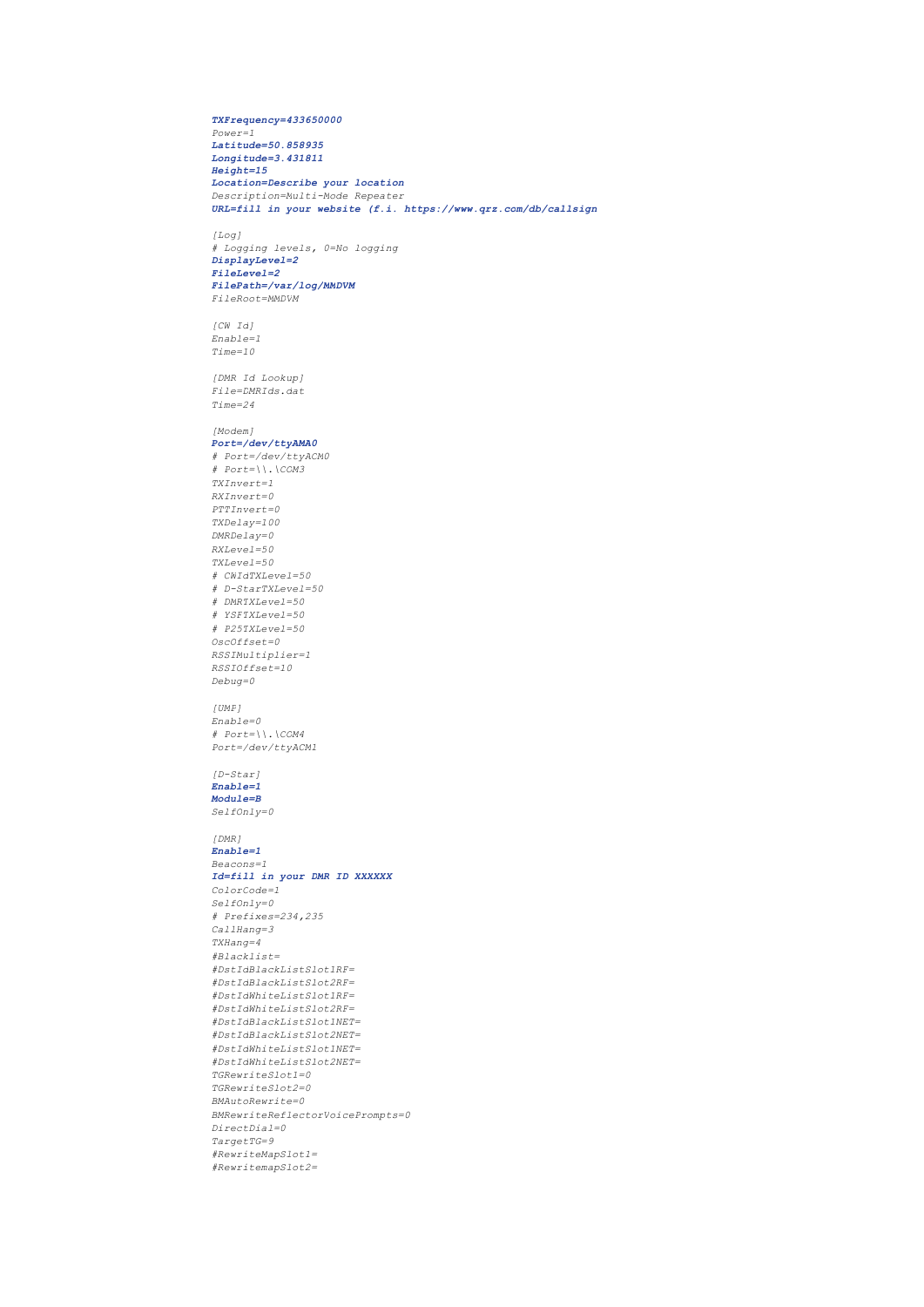*[System Fusion] Enable=1 RemoteGateway=0 [P25] Enable=0 NAC=293 [D-Star Network] Enable=1 GatewayAddress=127.0.0.1 GatewayPort=20010 LocalPort=20011 Debug=0 [DMR Network] Enable=1 Address=81.95.127.156 #(DMR Master Belgium) Port=62031 Jitter=300 # Local=3350 Password=password # Options= RSSI=0 Slot1=0 Slot2=1*  $Debuq=0$ [System Fusion Network] **Enable=1** LocalAddress=127.0.0.1 LocalPort=3200 GwyAddress=127.0.0.1 GwyPort=4200 Debug=0 [P25 Network] Enable=0 GatewayAddress=127.0.0.1 GatewayPort=42020 LocalPort=32010 Debug=0 [TFT Serial] # Port=modem Port=/dev/ttyAMA0 Brightness=50 [HD44780] Rows=2 Columns=16 # For basic HD44780 displays (4-bit connection) # rs, strb, d0, d1, d2, d3 Pins=11,10,0,1,2,3 # Device address for I2C I2CAddress=0x20 # PWM backlight PWM=0 PWMPin=21 PWMBright=100 PWMDim=16 DisplayClock=1  $UTC=0$ [Nextion] **# Port=modem # Port=/dev/ttyAMA0 Port=/dev/ttyUSB0** Brightness=50 DisplayClock=1 UTC=0 **IdleBrightness=5** [OLED] Type=3 Brightness=0 Invert=0 [LCDproc] Address=localhost Port=13666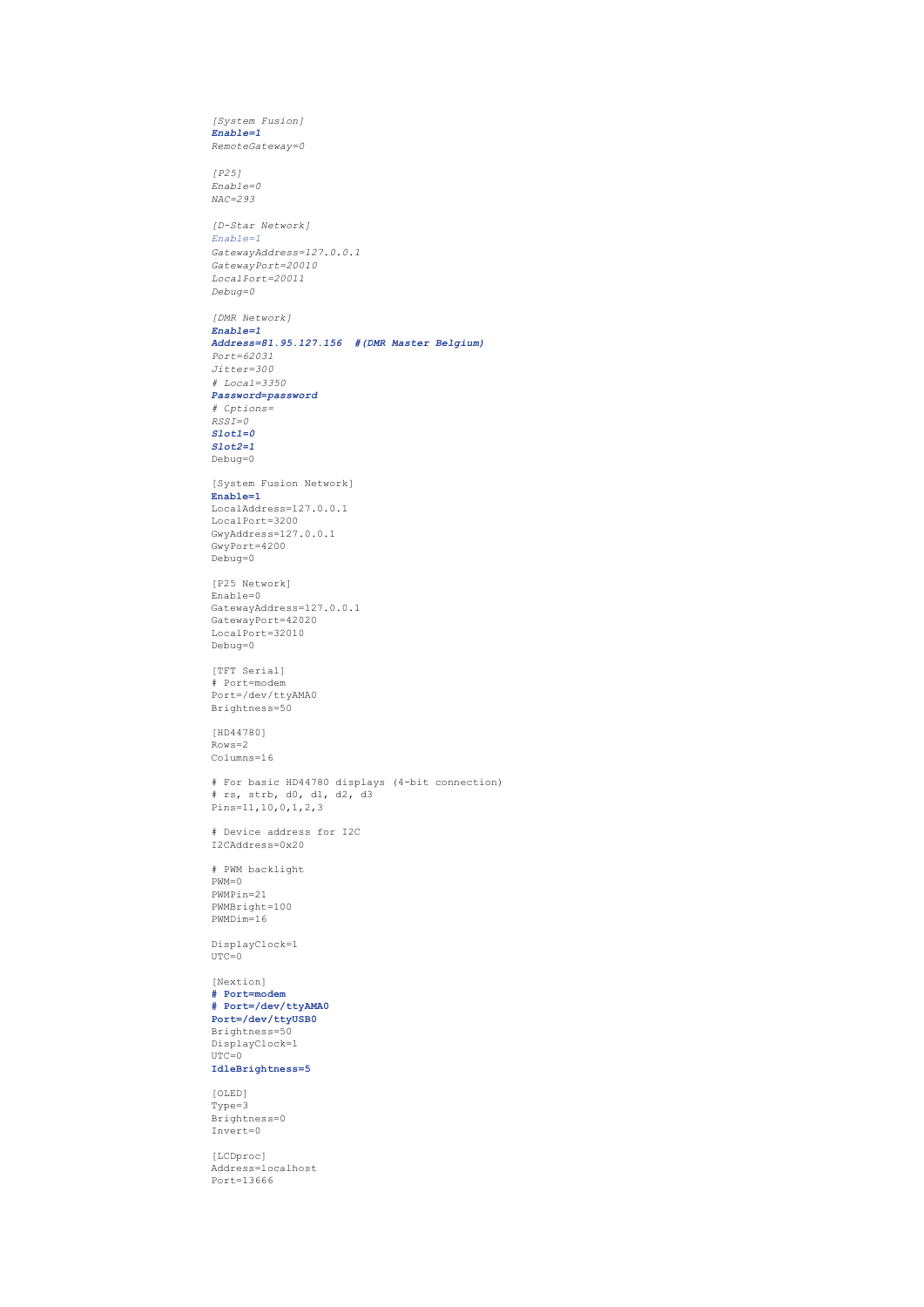#LocalPort=13667 DimOnIdle=0 DisplayClock=1  $UTC=0$ 

#### 13. Configure serial communication with DVMega

*# sudo nano /boot/cmdline.txt*

Delete «ttyAMA0 » if present Delete «console=serial0,115200» You will get something like «dwc\_otg.lpm\_enable=0 console=tty1 root=/dev/mmcblk0p2 rootfstype=ext4 elevator=deadline fsck.repair=yesrootwait»

*# sudo nano /boot/config.txt*

# Disable Bluetooth --> add at the end of the file

# Additionaloverlays and parametersare documented/boot/overlays/README # Enableaudio (loadssnd\_bcm2835) dtparam=audio=on **# Modification Bluetooth dtoverlay=pi3-disable-bt**

#### 14. Creating the needed services

Create service mmdvmhost.service *# sudo nano /lib/systemd/system/mmdvmhost.service*

Add below in the new file

**[Unit] Description=MMDVM Host Service After=syslog.targetnetwork.target [Service] User=root WorkingDirectory=/opt/MMDVMHost ExecStart=/usr/bin/screen -S MMDVMHost -D -m /opt/MMDVMHost/MMDVMHost /opt/MMDVMHost/MMDVM.ini ExecStop=/usr/bin/screen -S MMDVMHost -X quit [Install] WantedBy=multi-user.target**

#### CTRL+X and Y

#### Make your file executable *# sudo chmod 755 /lib/systemd/system/mmdvmhost.service # sudo ln -s /lib/systemd/system/mmdvmhost.service /etc/systemd/system/mmdvmhost.service*

#### Create a 60 sec timer mdvmhost.time

*# sudo nano /lib/systemd/system/mmdvmhost.timer*

Add following in the new file

**[Timer] OnStartupSec=60 [Install] WantedBy=multi-user.target**

#### CTRL+X and Y

```
Make your file executable
# sudo chmod 755 /lib/systemd/system/mmdvmhost.timer
# sudo ln -s /lib/systemd/system/mmdvmhost.timer /etc/systemd/system/mmdvmhost.timer
# sudo systemctl daemon-reload
```
*# sudo systemctl enable mmdvmhost.timer*

#### 15. Reboot the Raspberry Pi 3 and wait 60 seconds till MMDVMHost starts

#### 16. Install ircDDBGatewway

*# sudo curl http://repo1.ham-digital.net/raspbian/opendv.list -o /etc/apt/sources.list.d/opendv.list*

*# cd /tmp*

*# wget http://repo1.ham-digital.net/debian/dl5di.pk*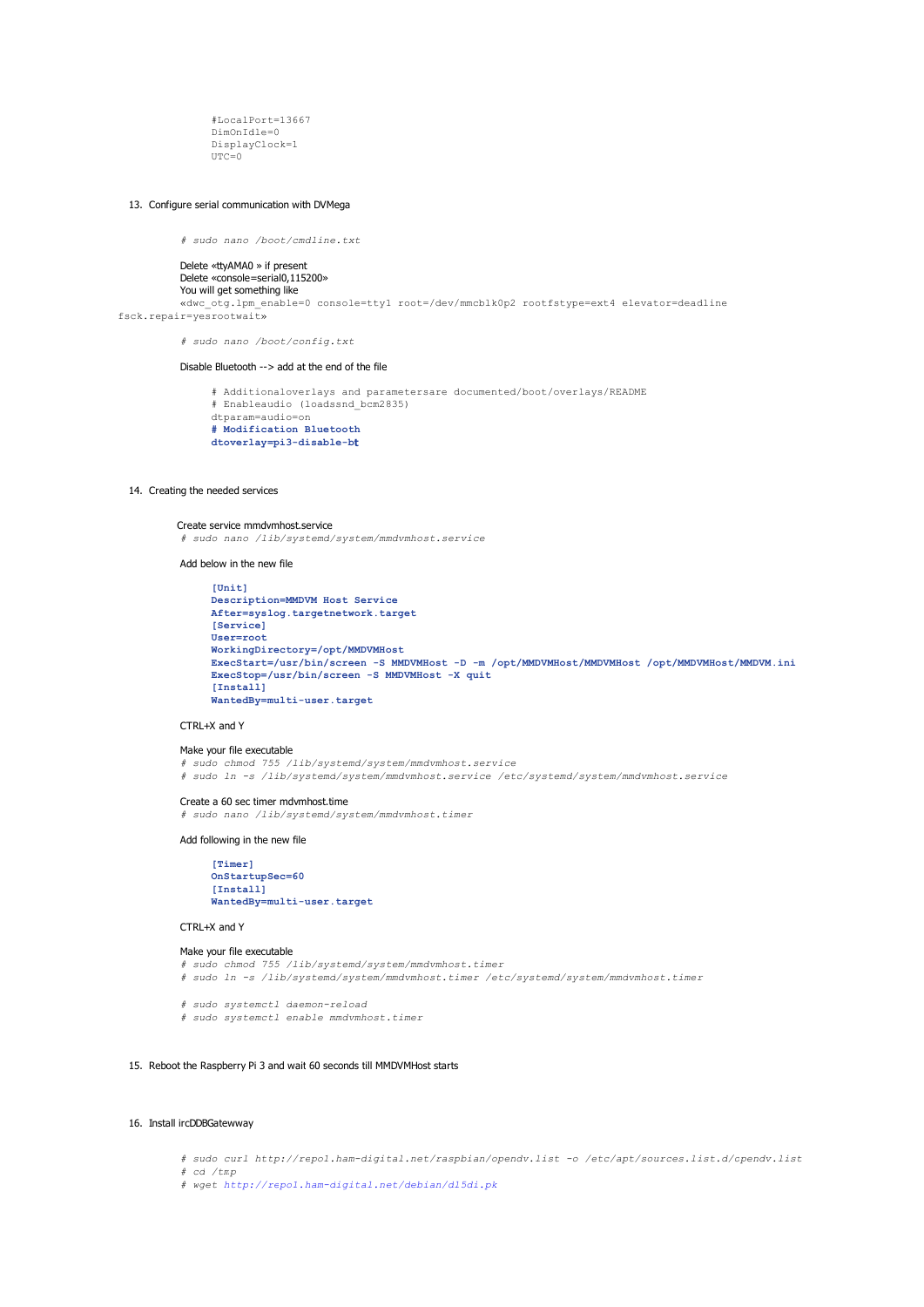*# sudo apt-key add dl5di.pk # sudo apt-get update # sudo apt-get install ircddbgateway*

After the installation your /home/opendv/ircddbgateway/ircddbgateway file should like similar to below file

```
language=10
gatewayCallsign=fill in your callsign
latitude=50.858935
longitude=3.431811
description1=Describe your location
url=fill in your website (f.i. http://status.ircddb.net/qam.php?call=your callsign)
hbAddress=127.0.0.1
hbPort=20010
repeaterCall1=fill in your callsign
repeaterBand1=B
repeaterType1=0
repeaterAddress1=127.0.0.1
repeaterPort1=20011
frequency1=433.650000
offset1=0.0000
rangeKms1=1
agl1=15
reflector1=DCS011 B
atStartup1=1
reconnect1=0
latitude1=50.858935
longitude1=3.431811
ircddbEnabled=1
ircddbHostname=group1-irc.ircddb.net
ircddbUsername=fill in your callsign
ircddbPassword=fill in your callsign
aprsEnabled=1
aprsHostname=euro.aprs2.net
aprsPort=14580
ccsEnabled=1
ccsHost=CCS711
dextraEnabled=1
dextraMaxDongles=3
dplusEnabled=1
dplusMaxDongles=3
dplusLogin=fill in your callsign
dcsEnabled=1
remoteEnabled=0
infoEnabled=1
echoEnabled=1
logEnabled=1
dratsEnabled=0
dtmfEnabled=1
```
Reboot the Raspberry Pi 3 and wait 60 seconds till MMDVMHost starts

# 17. Install YSFGateway

#### Download YSF Gateway

*# cd /opt # sudo git clone https://github.com/g4klx/YSFClients.git*

#### Compile YSF Gateway

*# cd /opt/YSFClients/YSFGateway # sudo make # sudo cp YSFGateway /usr/local/bin*

#### Configure YSF Gateway

*# sudo mkdir /etc/YSFGateway # sudo nano /etc/YSFGateway/YSFGateway.ini*

```
[General]
Callsign=fill in your callsign
Suffix=RPT
# Suffix=ND
RptAddress=127.0.0.1
RptPort=3200
LocalAddress=127.0.0.1
LocalPort=4200
Daemon=1
```
*[Info] RXFrequency=433650000 TXFrequency=433650000 Power=1 Latitude=50.858935*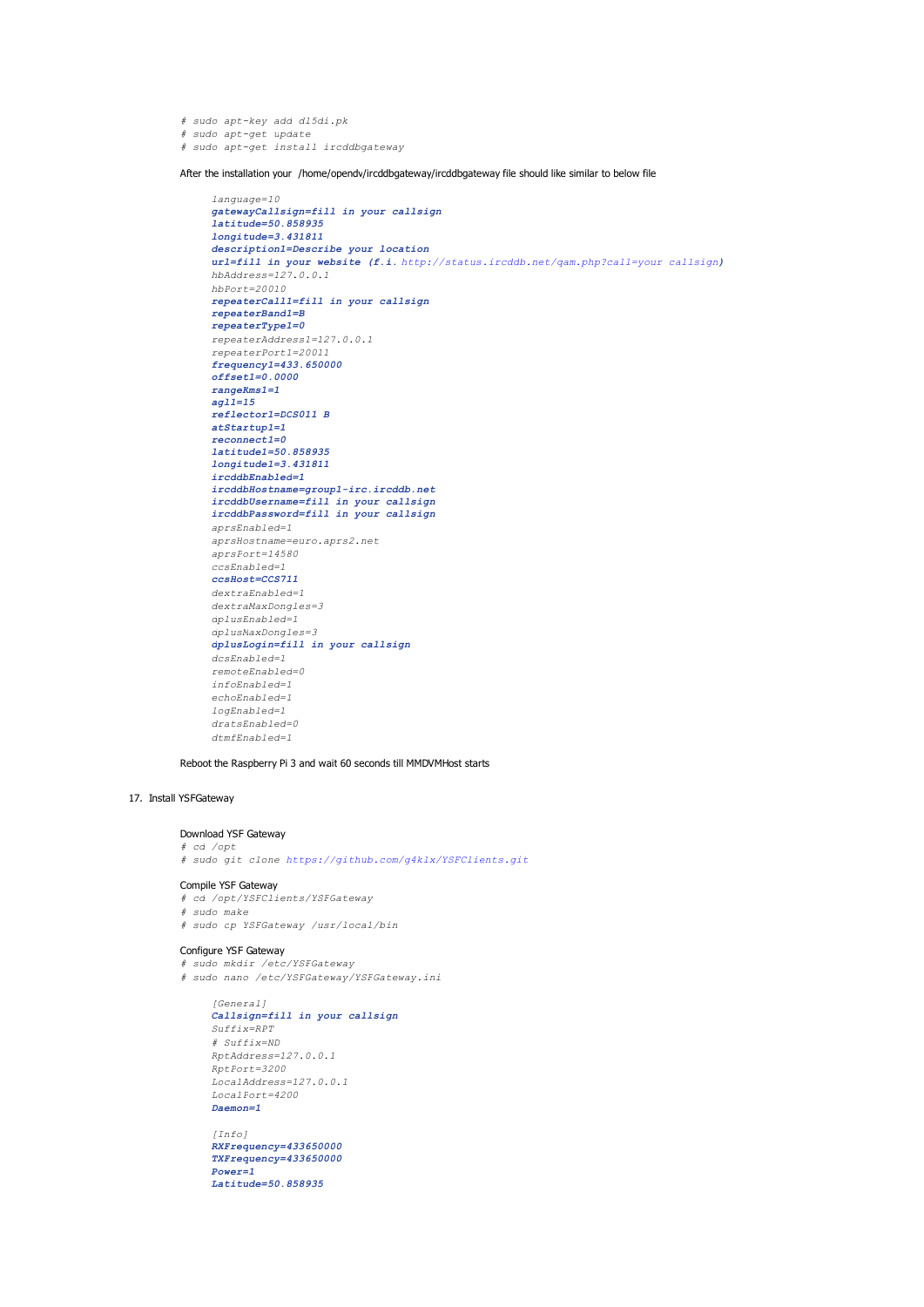#### *Longitude=3.431811 Height=15 Name=Describe your location Description=Multi-Mode Repeater*

 $[LOG]$ *# Logging levels, 0=No logging DisplayLevel=2 FileLevel=2 FilePath=/var/log/YSFGateway FileRoot=YSFGateway*

*[aprs.fi] Enable=1 # Server=noam.aprs2.net Server=euro.aprs2.net Port=14580*

*Password=xxxx #(password can be checked with via* http://apps.magicbug.co.uk/passcode/index.php)

*[Network] Enable=1 Port=42000 Hosts=/etc/YSFGateway/YSFHosts.txt ReloadTime=60 ParrotAddress=127.0.0.1 ParrotPort=42000 # Startup= Debug=0*

#### Create log directory for the YSF Gateway log files

*# sudo mkdir /var/log/YSFGateway*

# Move the Fusion Host file to the correct location

*# sudo cp YSFHosts.txt /etc/YSFGateway*

#### Download the most recent host file from the web

*# sudo wget -O /etc/YSFGateway/YSFHosts.txt http://register.ysfreflector.de/export\_csv.php*

#### Define the correct file access rights

*# sudo groupadd mmdvm*

- *# sudo useradd mmdvm -g mmdvm -s /sbin/nologin*
- *# sudo chgrp mmdvm /var/log/YSFGateway*
- *# sudo chmod g+w /var/log/YSFGateway*

#### Create a starting script for automatic start during boot *# sudo nano /etc/init.d/YSFGateway.sh*

```
#!/bin/bash
### BEGIN INIT INFO
#
                      # Provides: YSFGateway
# Required-Start: $all
# Required-Stop:
# Default-Start: 2 3 4 5
# Default-Stop: 0 1 6
# Short-Description: Example startscript YSFGateway
#
### END INIT INFO
## Fill in name of program here.
PROG="YSFGateway"
PROG_PATH="/usr/local/bin/"
PROG_ARGS="/etc/YSFGateway/YSFGateway.ini"
PIDFILE="/var/run/YSFGateway.pid"
USER="root"
start() {
      if [ -e $PIDFILE ]; then
         ## Program is running, exit with error.
          echo "Error! $PROG is currently running!" 1>&2
         exit 1
      else
         ## Change from /dev/null to something like /var/log/$PROG if you want to save output.
      sleep 20
         cd $PROG_PATH
         ./$PROG $PROG_ARGS
          echo "$PROG started"
         touch $PIDFILE
      fi
}
stop() {
      if [ -e $PIDFILE ]; then
```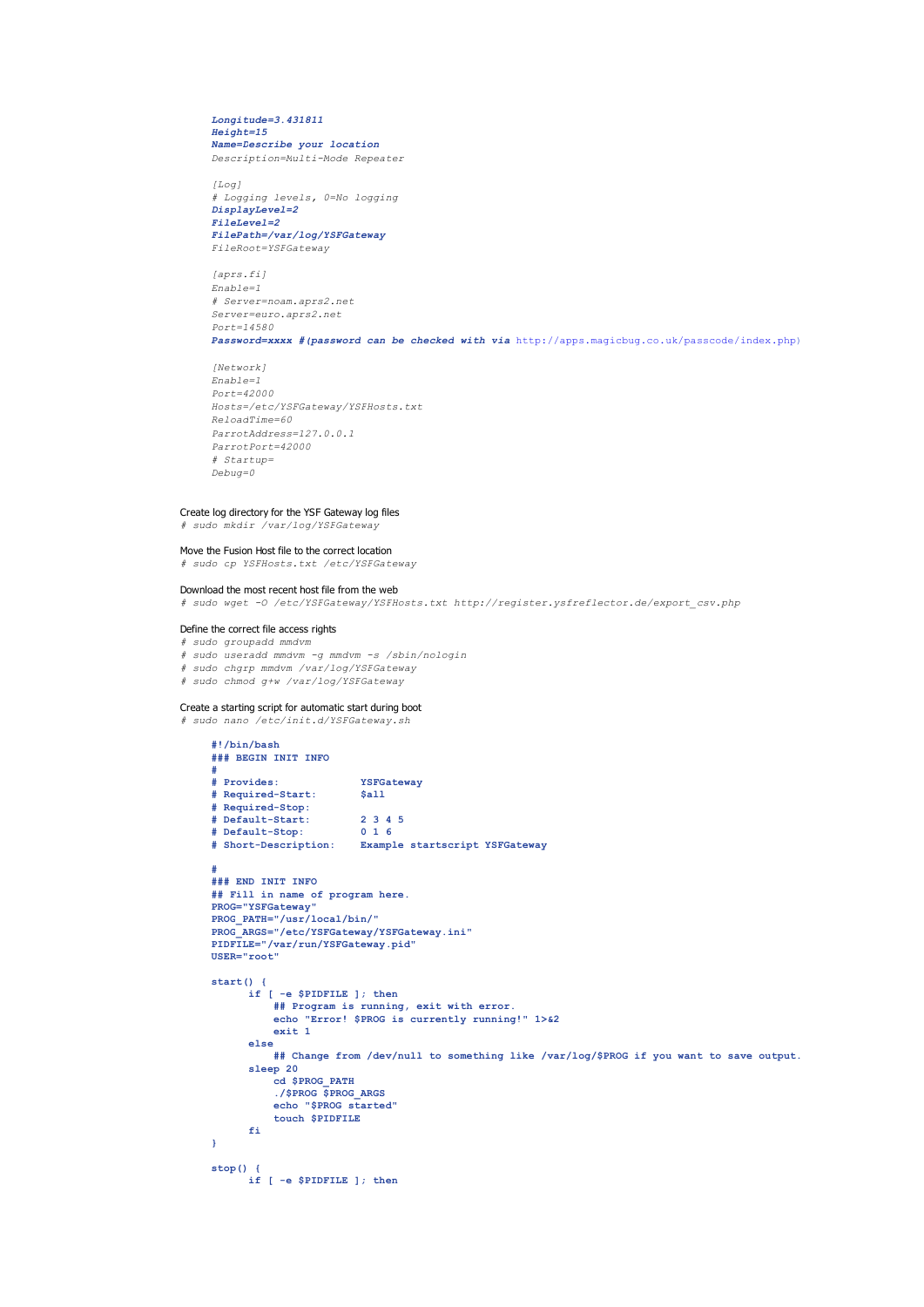```
## Program is running, so stop it
          echo "$PROG is running"
         rm -f $PIDFILE
          killall $PROG
          echo "$PROG stopped"
      else
           ## Program is not running, exit with error.
echo "Error! $PROG not started!" 1>&2
          exit 1
      fi
}
## Check to see if we are running as root first.
## Found at http://www.cyberciti.biz/tips/shell-root-user-check-script.html
if [ "$(id -u)" != "0" ]; then
      echo "This script must be run as root" 1>&2
      exit 1
fi
case "$1" in
      start)
          start
          exit 0
       ;;
      stop)
          stop
          exit 0
      ;;
      reload|restart|force-reload)
          stop
          sleep 5
          start
          exit 0
       ;;
       **)
          echo "Usage: $0 {start|stop|reload}" 1>&2
          exit 1
      ;;
esac
exit 0
### END
```
#### Make the starting script executable

# sudo chmod +x /etc/init.d/YSFGateway.sh

#### Activate script to run during boot

sudo apt-get install chkconfig # sudo chkconfig YSFGateway.sh on

**Start the Fusion Gateway**<br># sudo /etc/init.d/YSFGateway.sh start

#### Update the Fusion Host file each 10 minutes  $subo$  crontab  $-e$

**\*/10 \* \* \* \* wget -O /etc/YSFGateway/YSFHosts.txt** http://register.ysfreflector.de/export\_csv.php

Reboot the Raspberry Pi 3 and wait 60 seconds till MMDVMHost starts

#### 18. Install MMDVMHost Dashboard

#### Install a lightweight webserver *# sudo apt-get install lighttpd*

# Create the correct group and user access rights

- *# sudo groupadd www-data*
- *# sudo usermod -G www-data -a pi # sudo chown -R www-data:www-data /var/www/html*
- *# sudo chmod -R 775 /var/www/html*
- 

# Install PHP5

- *# sudo apt-get install php5-common php5-cgi php5*
- *# sudo lighty-enable-mod fastcgi*
- *# sudo lighty-enable-mod fastcgi-php # sudo service lighttpd force-reload*
- 

#### Install the MMDVMHost Dashboard *# cd /opt*

- 
- *# sudo git clone https://github.com/dg9vh/MMDVMHost-Dashboard.git # sudo cp -a /opt/MMDVMHost-Dashboard /var/www/html/*
- *# sudo rm index.lighttpd.html*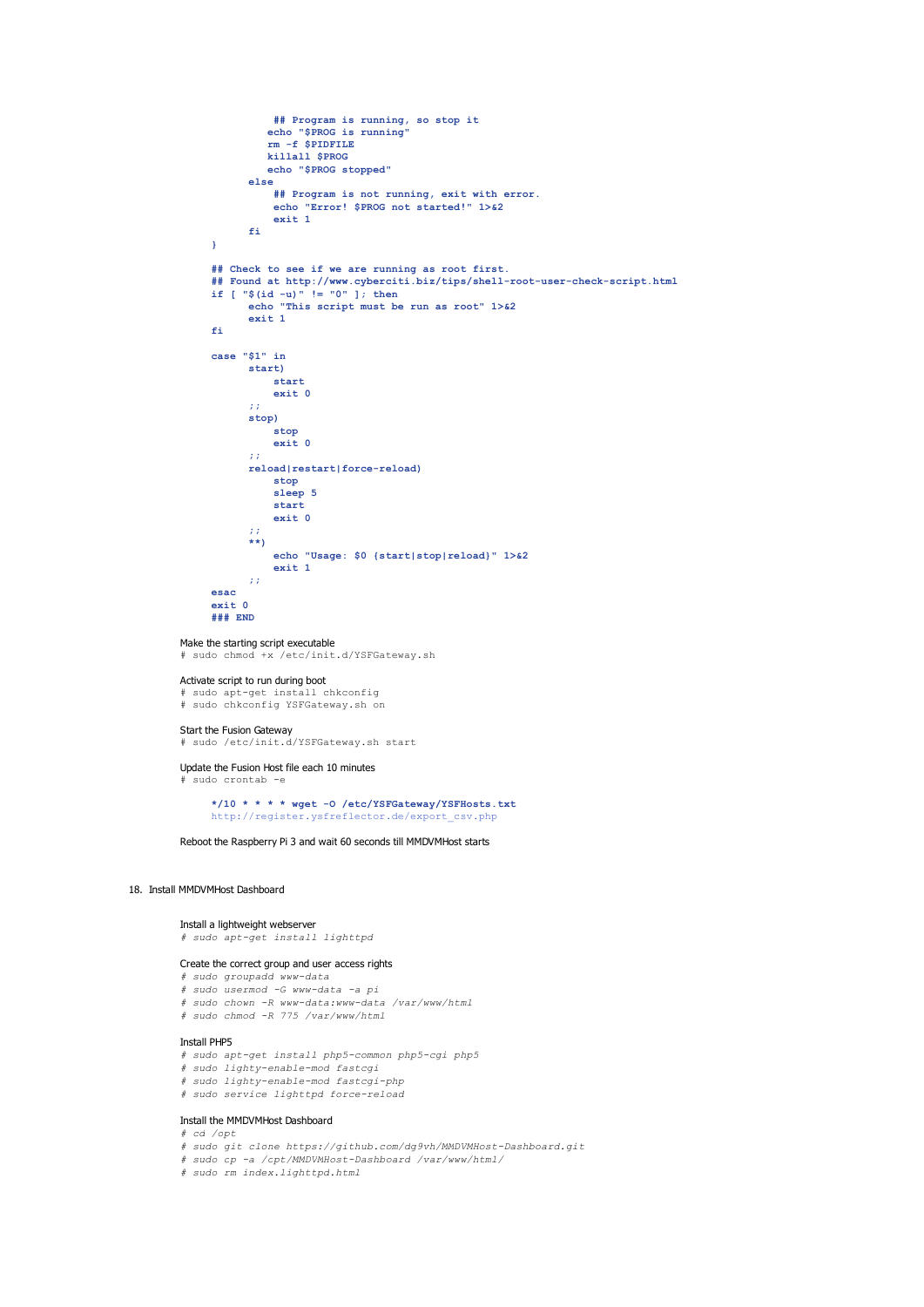Allow reboot, restart and halt commands within PHP # sudo nano /etc/sudoers

**%www-data ALL=NOPASSWD: /sbin/halt, /sbin/reboot, /bin/systemctl**

your dashboard can now be accessed via http://ip-of-your-mmdvm/

move /var/www/html/config/config.php outside your web file system !!!

19. Install and connect your Nextion 2.4" LCD display using a USB to TTL UART converter type CP2102



#### Connect the Nextion display to the CP2102 converter

| Black          | $\leftarrow$ $\rightarrow$ GND |  |
|----------------|--------------------------------|--|
| Yellow --> RXD |                                |  |
| Blue           | $\leftarrow$ $>$ TXD           |  |
| Red            | $--> 5V$                       |  |

# Plugin the USB-TTL converter into the USB port

Install Python & Python-Serial # sudo apt-get install python-serial python

#### Stop the MMDMVHost if running

# sudo systemctl stop mmdvmhost.service

# Download the Nextion Firmware into the display using the Raspberry Pi 3

# cd /opt/MMDVMHost/Nextion # python nextion.py NX3224T024.tft /dev/ttyUSB0 #(use the .tft file conform the productcode mentioned on the back

#### The MMDVM logo should appear after a succesfull download

Make sure the use of your Nextion display is activated in your MMDVM.ini file and the communication port and brightness are correctly set

*[General] Display=Nextion #Display=None* [Nextion] **# Port=modem # Port=/dev/ttyAMA0 Port=/dev/ttyUSB0** Brightness=50 DisplayClock=1  $UTC=0$ **IdleBrightness=5 #(level at your own preference)**

#### Restart the MMDVMHost service

# sudo systemctl start mmdvmhost.service

# 20. **Enjoy your MMDVM Host in DMR, Dstar and Fusion mode !**

73, Filip - ON3FV